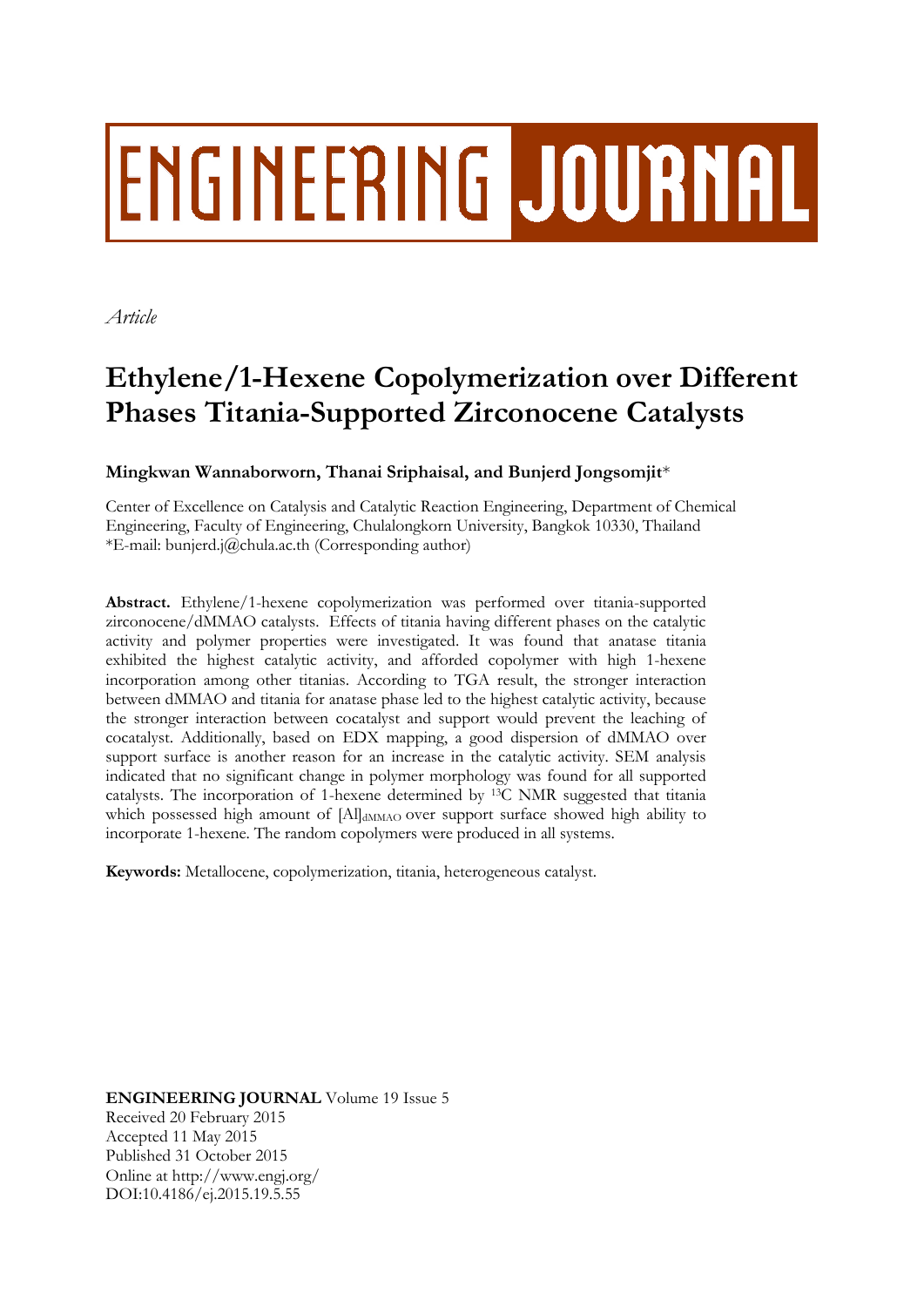#### **1. Introduction**

Nowadays, polyethylene is one of the most widely used polymers in daily life, especially the linear low density polyethylene (LLDPE). Due to its light weight, high impact strength and excellent chemical resistance as well as being cost effective, therefore, LLDPE has been used in many applications such as plastics bottles, containers, pipes and house wares [1, 2]. LLDPE is commonly produced by the copolymerization of ethylene with  $\alpha$ -olefins using Ziegler-Natta and metallocene catalysts.

Comparing two conventional catalysts, metallocenes are single site. They offer high catalytic activity and make LLDPE with narrow molecular-weight and chemical composition distribution, thus LLDPE produced from metallocene catalysts show considerably improved mechanical strength and physical properties compared to the conventional Ziegler-Natta [3–6]. However, the metallocene catalysts have some disadvantages such as lack of morphology control of polymer particle and reactor fouling when they used in homogeneous system [7, 8]. This leads to they are still not suitable to apply in an industrial-scale production. To overcome these drawbacks, many researchers have revealed that the supporting metallocene catalysts onto inorganic carriers is the most effective way. The supported metallocene catalysts require small amount of cocatalyst, resulted in cost reduction and they can control the polymer particle morphology as well as they can be applied for the gas- and slurry-phase polymerization processes. Therefore, the development of supported metallocene catalysts is very considered.

The inorganic carriers such as silica [9–11], alumina [12], magnesium chloride [13] and titania [14–16] are commonly employed for both ethylene homo- and copolymerization. The type of used support has an important influence on the polymer properties such as morphology, particle size and molecular weight. In this study, we chose titania as a support for the synthesis of LLDPE. In our previous works, we reported that the copolymerization of ethylene and 1-octene using titania supported *ansa*-dichlorodimthylfluorenyl titanium complex provided lower molecular weight copolymer with narrow molecular weight distribution compared to the use of silica and silica-titania supports [17]. According to the literature [18], the crystallite size of titania has a strong influence on the catalytic behavior for ethylene and 1-hexene copolymerization. We demonstrated that the catalytic activity increased with an increase of titania crystallite sizes. The larger size of nano-titania particle was used, the greater catalytic activity was obtained. Also, Domínguez A.M. et al. [19] prepared  $(Fe(SO_4)_2(NH_4)_2)/TiO_2$  catalyst for ethylene polymerization and revealed that titania surface still remained a lot of hydroxyl group after calcination at high temperature, which have an effect on the metal complex anchoring. It is known that the hydroxyl group on the support surface plays a significant role in catalytic activity. The cocatalyt such as aluminoxane bonds to hydroxyl groups on the support surface, and then reacts with metallocene catalyst to generate active species for polymerization. Hence, the use of titania as catalyst support may be a promising way for better heterogeneous system.

In this work, we used titania with different phases as the support for metallocene catalyst to investigate the effect of phase composition on the catalytic activity and polymer properties for ethylene and 1-hexene copolymerization.

#### **2. Experimental**

#### **2.1. Materials**

All operations were performed under an argon atmosphere using a glove box and/or standard Schlenk techniques. Argon gas was purified by passing it through column packed with R3-11G copper catalyst, sodium hydroxide (NaOH) and phosphorus pentaoxide  $(P_2O_5)$ , as ethylene gas (99.96% purity) was donated by the National Petrochemical Co., Ltd., Thailand. The *rac*-ethylenebis (indenyl) zirconium dichloride (*rac*-Et[Ind]2ZrCl2) as catalyst was supplied from Aldrich Chemical Company, Inc. Modified methylaluminoxane (MMAO) in toluene was donated by Tosoh , Akso, Japan. Trimethylaluminum (TMA, 2 M in toluene) was supplied by Nippon Aluminum Alkyls, Ltd., Japan.  $TiO<sub>2</sub>$  supports were purchased from Aldrich Chemical Company, Inc. Toluene was distilled over sodium/benzophenone before use. 1 hexene was purchased from Aldrich Chemical Company, Inc. which was dried over calcium hydride overnight and distilled under Argon gas prior to use.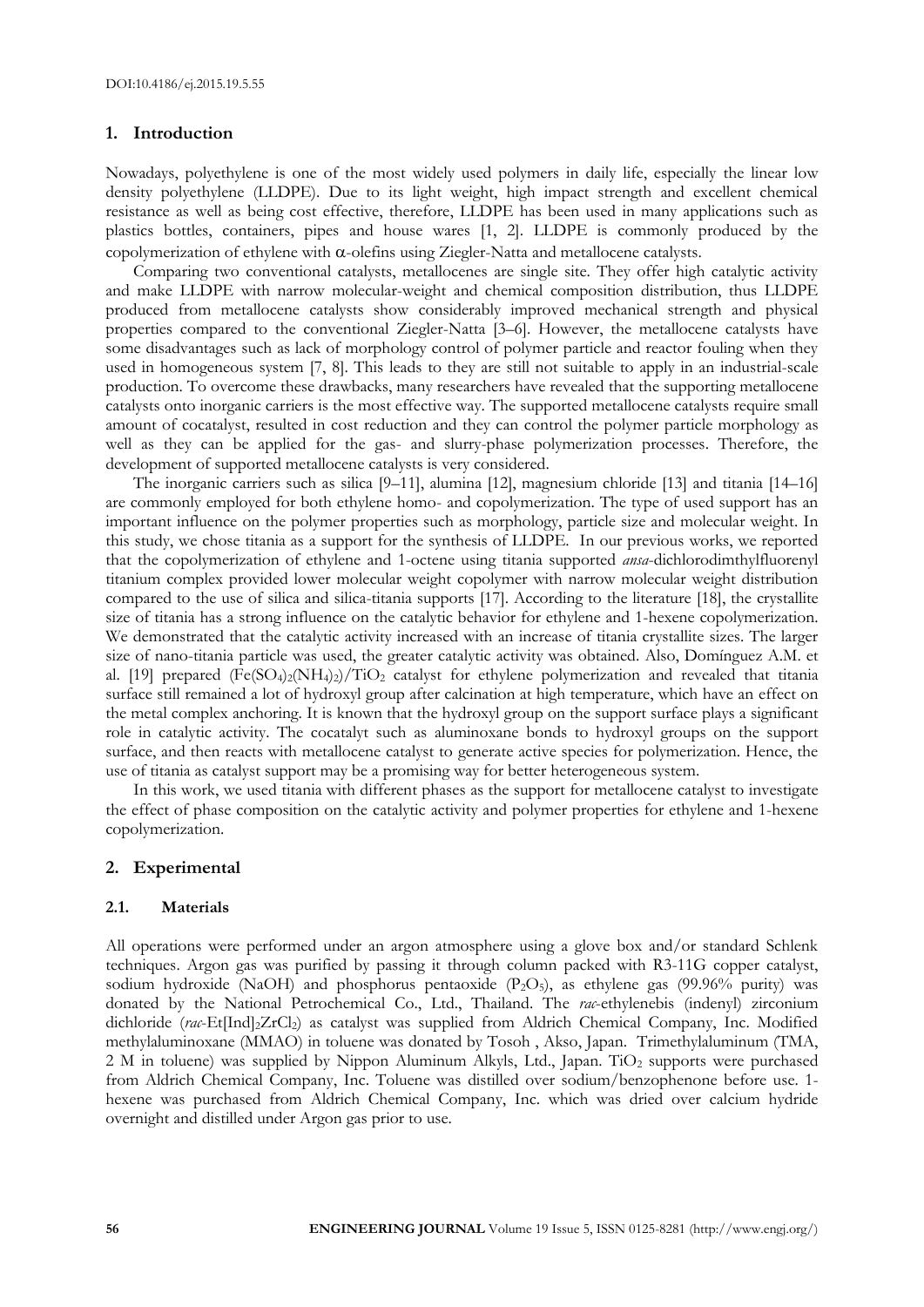# **2.2. Preparation of TiO<sup>2</sup>**

All TiO<sup>2</sup> supports were calcined under vacuum at 673 K for 6 h. prior to impregnation with dMMAO. The mixed phase TiO2 support was mixed by physical method in the glove box after vacuum heating. 100% of anatase denoted as  $TiO<sub>2</sub>$  (A), where 100% of rutile denoted as  $TiO<sub>2</sub>$  (R). The mixed phase of anatase and rutile TiO<sub>2</sub> supports [50 wt<sup>o</sup>/<sub>0</sub> of TiO<sub>2</sub> (A) and 50 wt<sup>o</sup>/<sub>0</sub> of TiO<sub>2</sub> (R)] denoted as TiO<sub>2</sub> (M) was mixed by physical method.

# **2.3. Preparation of Dried-MMAO (dMMAO)**

dMMAO was prepared according to the literature [20,21]. A toluene solution of MMAO was dried under vacuum for 6 h by evaporating solvent, TMA and Al(*i*Bu3) (TIBA). The remaining TMA and TIBA were removed by washing with 100 mL of heptane for 7 times. The product was dried under vacuum to get white powder called dried-MMAO (dMMAO).

## **2.4. Preparation of dMMAO Impregnated on TiO<sup>2</sup> Supports (dMMAO/TiO2)**

An appropriate amount of dMMAO was added to the suspension of titania in 20 mL of toluene at room temperature. The mixture was stirred for 30 min, and then evaporated the solvent under vacuum. After the product was washed once with toluene and three times with hexane, it was further dried under vacuum for 6 h. The white powder of dMMAO impregnated on titania was obtained and denoted as dMMAO/TiO2.

## **2.5. Polymerization**

The copolymerization of ethylene and 1-hexene was carried out in a 100 ml semi-batch stainless steel autoclave reactor equipped with a magnetic stirrer. In the glove box, the desired amounts of zirconocene catalyst and TMA ( $\text{[All]}_{\text{TMA}}$ / $\text{[Zr]}$ cat = 2500) were mixed together and stirred for 5 min for aging. Then, desired amounts of toluene and dMMAO/support were introduced into the reactor. The ratio of [Al]<sub>dMMAO</sub>/[Zr]<sub>cat</sub> was fixed at 1135. After the mixture of zirconocene and TMA was injected into the reactor, the reactor was frozen in liquid nitrogen to stop reaction and 0.018 mol of 1-hexene was injected into the reactor. The reactor was evacuated to remove argon, and then it was heated up to polymerization temperature (343 K). Polymerization was started by feeding ethylene gas (total pressure 50 psi in the reactor) until the consumption of ethylene 0.018 mol (6 psi was observed from the pressure gauge) was reached. The reaction was terminated by adding acidic methanol. The obtained polymer was washed with methanol and dried at room temperature.

## **2.6. Characterization**

## 2.6.1. Characterization of supports and catalyst precursor

N<sup>2</sup> physisorption: Measurement of BET surface area, average pore diameter and pore size distribution were determined by N<sub>2</sub> physisorption using a Micromeritics ASAP 2000 automated system.

X-ray diffraction: XRD was performed to determine the bulk crystalline phases of samples. It was conducted using a SIEMENS D-5000 X-ray diffractometer with  $CuK_{\alpha}$  ( $l = 1.54439$  Å). The spectra were scanned at a rate of 2.4 $\degree$  min<sup>-1</sup> in the range of 2 theta = 10-80 $\degree$ .

Scanning electron microscopy and energy dispersive X-ray spectroscopy: SEM and EDX were used to determine the morphologies and elemental distribution throughout the sample granules, respectively. The SEM of JEOL mode JSM-6400 was applied. The EDX was performed using Link Isis series 300 program.

Thermo gravimetric analysis: TGA was performed using TA Instruments SDT Q 600 analyzer. The samples of 10-20 mg and a temperature ramping from 298 to 1273 K at 2 K/min were used in the operation. The carrier gas was  $N_2$  UHP.

Inductively coupled plasma atomic emission spectrometer: ICP-AES by Perkin Elmer model PLASMA-1000 was employed to determine the content of aluminium ([Al]<sub>dMMAO</sub>) of the catalyst precursor. The sample was dissolved by hydrofluoric acid (48%) 5 ml. The mixture was stirred and heated at 323 K over night. After the sample was completely dissolved, the solution was diluted to a volume of 100 ml prior to analysis.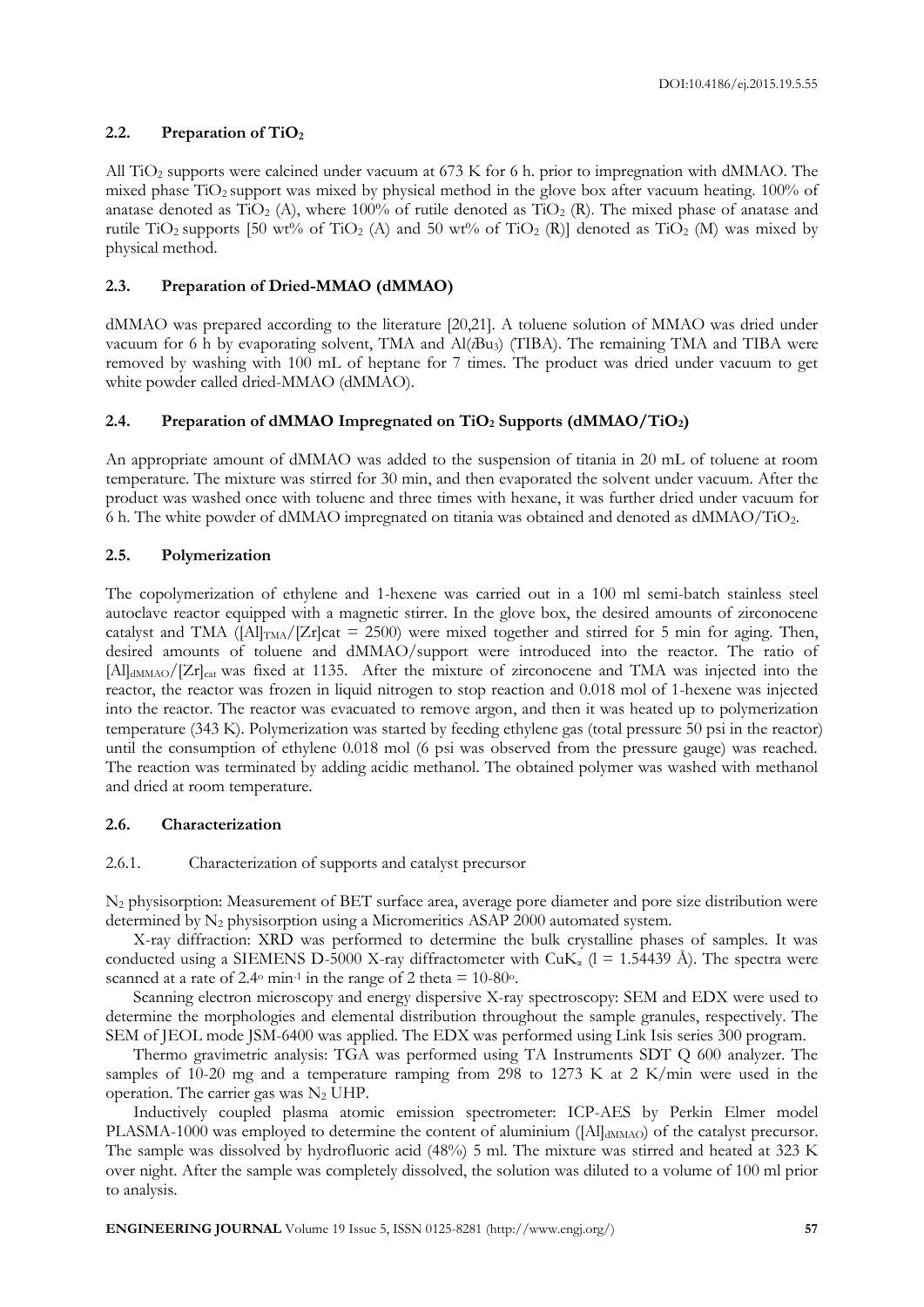X-ray photoelectron spectroscopy: The XPS analysis was performed using an AMICUS photoelectron spectrometer ESCA-3400 equiped with an Mg  $K_{\alpha}$  X-ray as primary excitation and KRATOS VISION2 software. XPS elemental spectra were acquired with 0.1 eV energy step as a pass energy of 75 kV. The C 1s line was taken as an internal standard at 285.0 eV.

Transmission electron microscopy: TEM was used to determine the morphologies and crystallite size of TiO<sup>2</sup> supports. The sample was dispersed in ethanol before using TEM (JEOL JEM-2010) for micro structural characterization.

#### 2.6.2. Characterization of polymer

The nuclear magnetic resonance: 13C NMR spectroscopy was used to determine the triad distribution and 1-hexene incorporation indicating the copolymer microstructure. Chemical shifts were referenced internally to the CDCl<sub>3</sub> and calculated according to the literature [22]. Sample solution was prepared by dissolving 50 mg of copolymer in 1,2,4-trichlorobenzene and CDCl<sub>3</sub>. <sup>13</sup>C NMR spectra were taken at 333 K using BRUKER AVANCE II 400 operating at 100 MHz with an acquisition time of 1.5 s and a delay time of 4 s.

Differential scanning calorimetry (DSC): Thermal analysis measurements were performed using a TA instrument 2910. The DSC measurements reported here were recorded during the second heating/cooling cycle with the rate of 10 K min<sup>-1</sup>. This procedure ensured that the previous thermal history was erased and provided comparable conditions for all samples. Approximately 10 mg of sample was used for each DSC measurement.

Scanning electron microscopy and energy dispersive X-ray spectroscopy: SEM and EDX were performed to study the morphologies of polymer and elemental distribution within polymer matrix. The same equipment as mentioned before was employed.

#### **3. Results and Discussion**

#### **3.1. Characteristics of Catalyst Support**

In this study, we synthesized LLDPE by the copolymerization of ethylene and 1-hexene over zirconocene/dMMAO catalysts. Titania having different phases such as anatase, rutile and mixed phase were denoted as  $TiO_2$  (A),  $TiO_2$  (R) and  $TiO_2$  (M), respectively and used as an inorganic support.

Table 1 summarizes the specific surface area, average pore diameter and pore volume for titania samples with different phases. The results show that the anatase titania possessed the highest surface area, pore diameter and pore volume, while the rutile phase showed the lowest textural properties among other ones. This observation is in good agreement with TEM analysis, which found that the smaller crystallite size of titania exhibited the higher surface area.

| Types of support     | Surface area<br>$(m^2g^{-1})$ | Average pore<br>diameter (nm) | Pore volume<br>$\rm (cm^3 \, g^{-1})$ | Crystallite<br>size <sup>a</sup> (µm) |  |
|----------------------|-------------------------------|-------------------------------|---------------------------------------|---------------------------------------|--|
| TiO <sub>2</sub> (A) | 10.6                          | 8.12                          | 0.022                                 | $0.5 - 3$                             |  |
| TiO <sub>2</sub> (M) | 6.2                           | 6.71                          | 0.011                                 | $3 - 7$                               |  |
| $\mathrm{TiO}_2$ (R) | 3.5                           | 4.98                          | 0.005                                 | $2 - 8$                               |  |

Table 1. Characteristics of different  $TiO<sub>2</sub>$  supports.

<sup>a</sup>Based on TEM measurement.

The XRD patterns of titania before and after impregnation with dMMAO are shown in Fig. 1. It can be seen that the strong diffraction peaks of anatase phase appears at  $25^{\circ}$  (major),  $38^{\circ}$ ,  $48^{\circ}$ ,  $55^{\circ}$ , and  $63^{\circ}$ , where the characteristic peaks of rutile are at  $27^{\circ}$  (major),  $36^{\circ}$ ,  $41^{\circ}$ , and  $54^{\circ}$  [14, 18]. The mixed phase titania shows the presence of both anatase and rutile diffraction peaks. After impregnation with dMMAO, no new diffraction peak was observed for all systems. It was due to the highly dispersion of dMMAO over titania support and/or low amount of dMMAO impregnated on titania particle, thus the XRD patterns before and after impregnation were similar.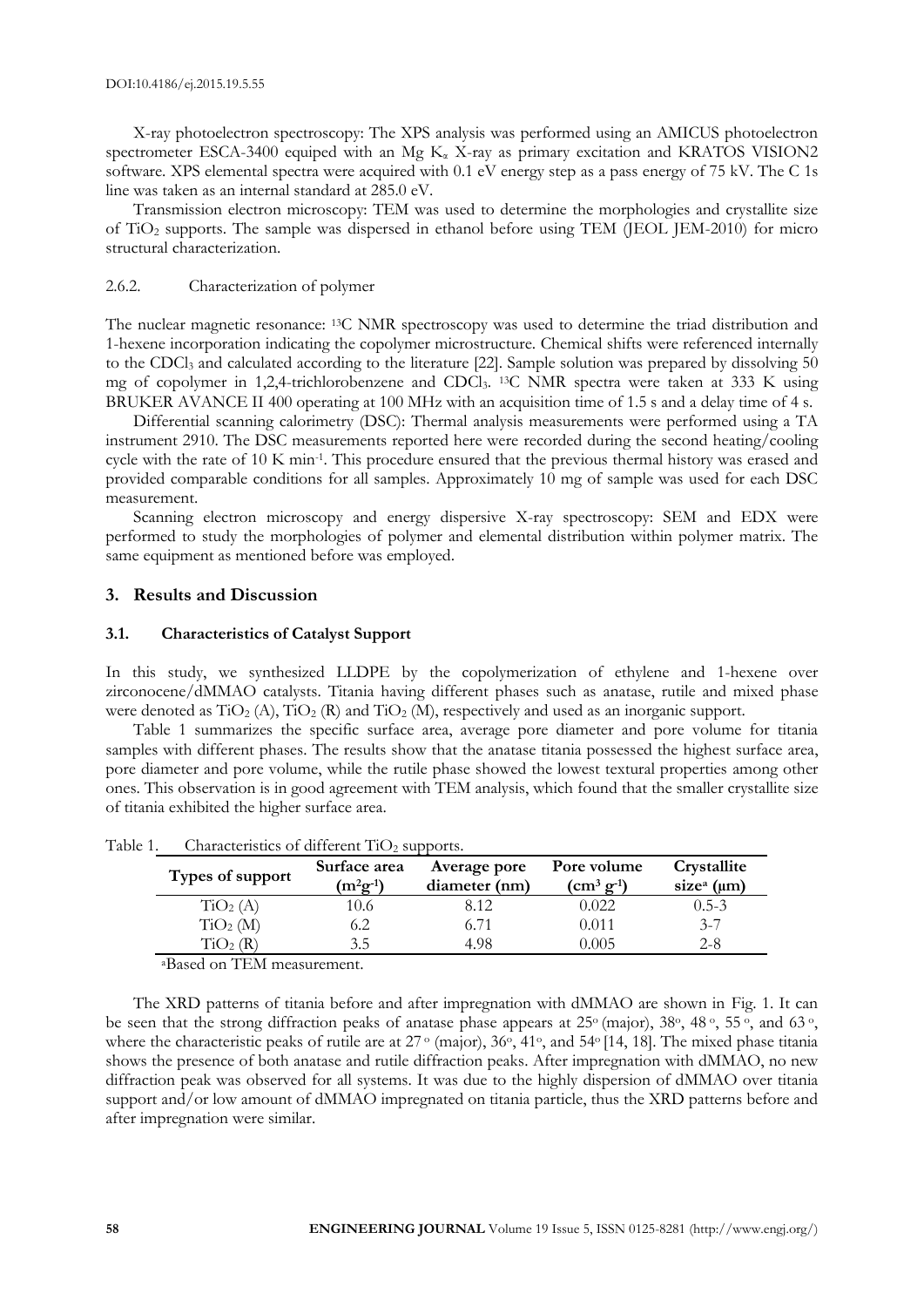

Fig. 1. XRD patterns of different TiO<sub>2</sub> supports before and after impregnation with dMMAO.

Figure 2 illustrates the transmission electron micrograph of different phases of titania before and after impregnation. The result shows that the anatase particles are almost in a spherical shape and have a uniform particle size of about 100 nm. The rectangular rutile titania has a particle size around 400 nm. Both anatase and rutile phase were presented in mixed phase, where the average particle size of mixed phase was around 100-200 nm. After impregnation, the particle size of dMMAO-supported titania became larger. In the case of  $dMMAO/TiO<sub>2</sub>$  (M), the average particle size was around 150-300 nm, which was about 1.5 times larger than that of the original titania. The larger particle was due to the adsorption of dMMAO onto titania support.

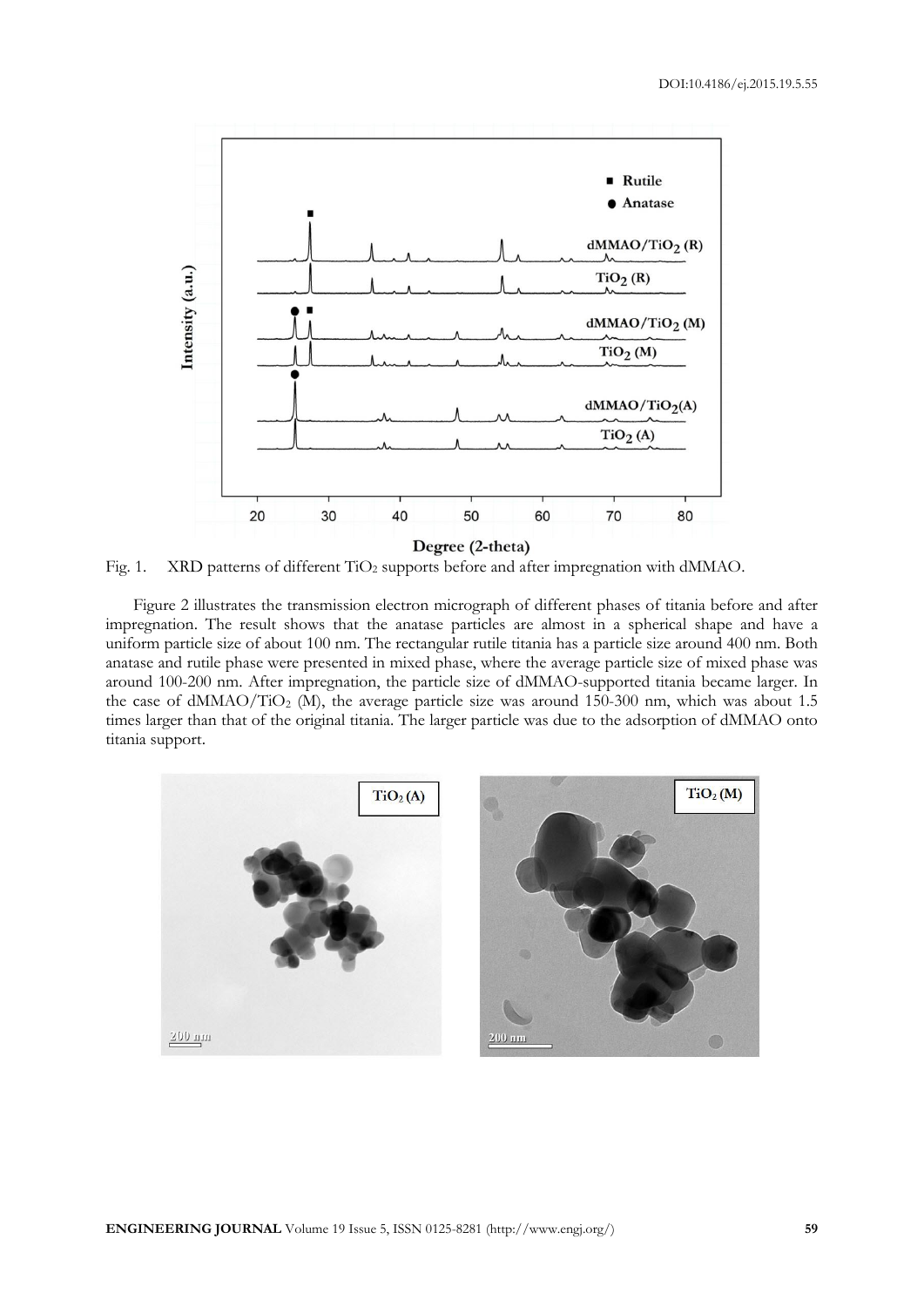

Fig. 2. TEM micrographs of different TiO<sub>2</sub> supports before and after impregnation with dMMAO.

To study the morphology and aluminium distribution over titania precursors, various samples were determined by SEM and EDX analyses. The SEM micrograph and EDX mapping for dMMAO/TiO2 are shown in Fig. 3. It can be seen that Al of dMMAO was well distributed over precursor particle. The dMMAO absorption ability of different phases of titania are quite different, where the mixed phase seems to have low ability to absorb dMMAO. It is well known for metallocene catalyst that the amount of [Al]<sub>dMMAO</sub> plays an important role in the polymerization activity. This is because the metallocene catalyst would be activated with dMMAO to form metallocenium cations, which are regarded as the active species for polymerization. With an increase in the amount of [Al]<sub>dMMAO</sub>, the large amount of cationic species is generated and then the catalytic activity is increased. Thus, the dMMAO/TiO<sub>2</sub> precursors were analyzed to determine the [Al]<sub>dMMAO</sub> content by using EDX technique. The amount of [Al]<sub>dMMAO</sub> in various supports are reported in Table 2.

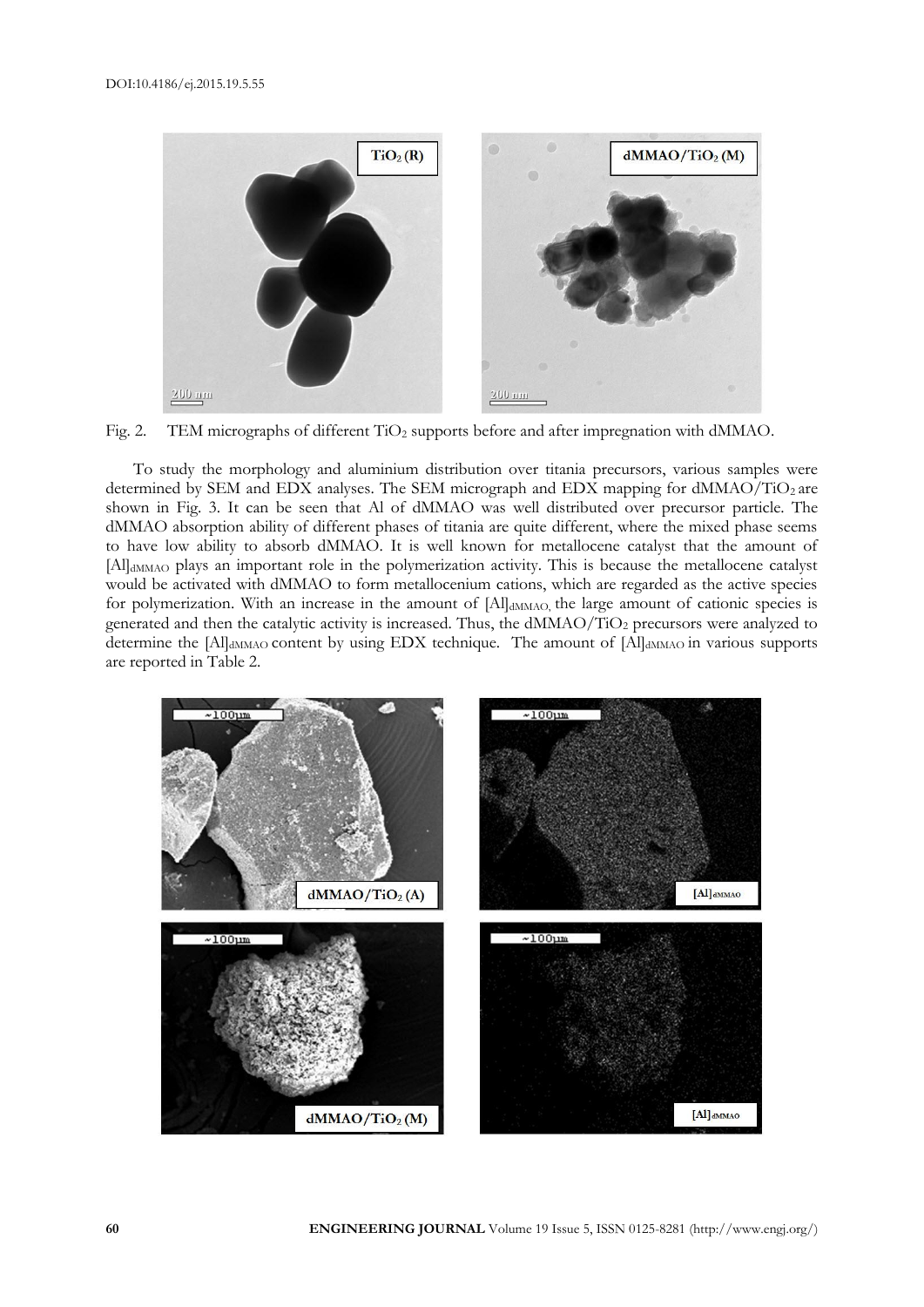

Fig. 3. SEM micrographs and EDX mapping for different dMMAO/TiO<sub>2</sub> supports.

According to those results, the amount of [Al]dMMAO on surface decreased in the order of  $dMMAO/TiO<sub>2</sub>(A) > dMMAO/TiO<sub>2</sub>(R) > dMMAO/TiO<sub>2</sub>(M)$ . The anatase phase possessed the highest amount of [Al]<sub>dMMAO</sub>, probably due to its highest surface area. Most dMMAO are easily absorbed on the external surface, which is free from the internal diffusion resistance. Therefore, the [Al]dMMAO content on anatase was the highest. However, it should be noted that EDX is the surface chemical analysis. It only detects the dMMAO presented below the upper surface approximately  $5 \mu m$  in depth. The result obtained from this analysis does not show the amount of [Al]dMMAO in bulk correctly. In order to confirm the amount of [Al]<sub>dMMAO</sub> presented in sample, ICP analysis is carried out. The result is shown in Table 2. Comparing the Al content measured by both techniques, the higher amount of  $[A]]_{dMMAO}$  was found when determined by EDX. It suggests that dMMAO was mostly located on the external surface of titania rather than within the pore. Interestingly, although the amount of  $[AI]$ <sub>dMMAO</sub> on surface in anatase was higher than that in rutile and mixed phase, anatase had the lowest amount detected by ICP.

To evaluate the nature of the surface species, we conducted XPS analysis of dMMAO on various supports and investigated the binding energy (BE) of Al. The BE values for Al<sub>2p</sub> of different precursors are listed in Table 2. It can be seen that the changes in BE are in the order of  $dMMAO/TiO<sub>2</sub>(M)$  >  $dMMAO/TiO<sub>2</sub>(R)$  >  $dMMAO/TiO<sub>2</sub>(A)$ . The result suggests that Al in  $dMMAO$  was affected by phase of titania employed. The anatase phase possessed the lowest BE. According to the literatures [7], the BE for  $Al<sub>2p</sub>$  presented in dMMAO was around 74.9 eV. As we known, the BE refers to the energy levels of atomic core electrons. The high BE value for Al<sub>2p</sub> suggested the strong interaction between Al in cocatalyst and titania support, owing to a low electron density of Al in cocatalyst. Thus, the strong Lewis acidity of dMMAO resulted in high BE value for Al2p. The active species of metallocene catalyst is an ion-pair of a metallocenium cation and anion derived from cocatalyst. An increase in the Lewis acidity of cocatalyst leads to more strongly abstraction of methyl group from metallocene. The formation of coordinatively unsaturated–active species is enhanced, and then the catalytic activity is increased. However, much more Lewis acidity of cocatalyst can lead to the formation of contact ion-pair, thus the catalytic activity would be decreased. To clarify the catalytic behavior, the polymerization was tested and the results are shown below.

|  | BE (eV) <sup>a</sup> |                                               |
|--|----------------------|-----------------------------------------------|
|  |                      | for $Al_{2p}$                                 |
|  | 16 X                 | 4 ካ                                           |
|  |                      |                                               |
|  |                      |                                               |
|  |                      | [Al] dMMAO in catalyst<br>precursor $(\%$ wt) |

| Table 2.<br>Al contents obtained from EDX and ICP, and XPS binding energy of various supports. |
|------------------------------------------------------------------------------------------------|
|------------------------------------------------------------------------------------------------|

<sup>a</sup>Obtained from XPS.

#### **3.2. Catalytic activity**

Copolymerization of ethylene and 1-hexene over titania supported zirconocene/dMMAO catalysts was investigated. The catalytic activities are summarized in Table 3. The results show that the copolymerization activities for all catalysts were in the order of homogeneous system  $>$  TiO<sub>2</sub> (A)  $>$  TiO<sub>2</sub> (R)  $>$  TiO<sub>2</sub> (M).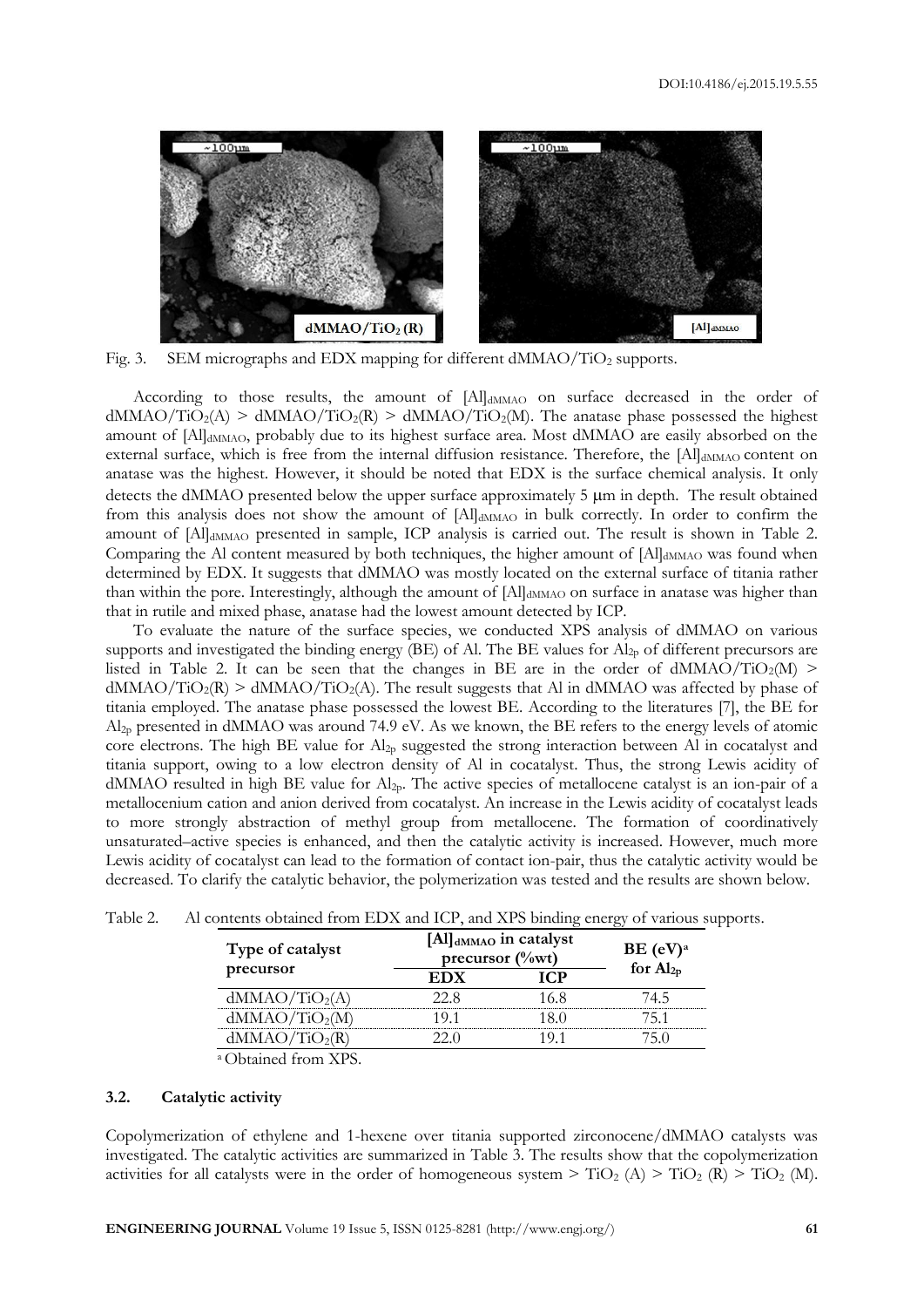The homogeneous catalyst exhibited higher catalytic activity than the heterogeneous one. The reduction in activity was attributed to the impurities presented on support surface and/or the steric hindrance caused by support which hinder the access of monomer to active sites  $[23, 24]$ . Among the supported catalysts, TiO<sub>2</sub> (A) exhibited the highest catalytic activity, while  $TiO<sub>2</sub>$  (M) showed the lowest. The better activity in anatase can be attributed to the higher active site at its external surface. Although the amount of [Al]<sub>dMMAO</sub> plays an important role in the catalytic activity, based on our experiment the ratio of [Al]<sub>dMMAO</sub>/[Zr]<sub>cat</sub> was fixed at 1135 for all runs. Hence, another factor influencing the catalytic activity may be the interaction of  $[A]$ <sub>dMMAO</sub> and titania support as well as the dispersion of dMMAO over precursor.

| Sample               | Reaction<br>time(s) | Polymer yield $(g)$ | Catalytic activity<br>(kg polymer/mol $Zr$ ·h) |  |  |
|----------------------|---------------------|---------------------|------------------------------------------------|--|--|
| Homogeneous          | 126                 | 1.36                | 25,905                                         |  |  |
| $\text{TiO}_2(A)$    | 138                 | 0.98                | 17,107                                         |  |  |
| TiO <sub>2</sub> (M) | 193                 | 0.77                | 9,594                                          |  |  |
| $\mathrm{TiO}_2$ (R) | 144                 | ი 79                | 13,162                                         |  |  |

Table 3. Polymerization activities for different  $TiO<sub>2</sub>$  supports<sup>a</sup>.

<sup>a</sup>Polymerization conditions: [Al]<sub>dMMAO</sub>/[Zr]<sub>cat</sub> = 1135 (calculated from ICP/AES),

 $\text{[Al]_{TMA}}/\text{[Zr]}_{\text{cat}} = 2500$ ,  $\text{[Zr]}_{\text{cat}} = 5 \times 10^{-5} \text{M}$ , solvent = toluene, total volume =30 mL,  $temperature = 343$  K.

In order to prove the interaction of [Al]<sub>dMMAO</sub> and support, TGA measurement was performed. In the case of dMMAO-supported system, the hydroxyl groups on support react with dMMAO, forming a covalent bond through the Osupport–Alcocatalyst linkage. Result of TGA reports the degree of interaction for dMMAO and support in terms of weight loss and decomposition temperature. The weaker interaction leads to some leaching of cocatalyst from support, resulting in low active species. On the contrary, too strong interaction between cocatalyst and support can cause more difficultly for zirconocene catalyst to react with dMMAO during activation step, resulted in the lower catalytic activity. Thus, the optimum degree of interaction is required to achieve high catalytic activity. The TGA profiles for different  $dMMAO/TiO<sub>2</sub>$  are shown in Fig. 4. The weight loss of catalyst precursor was in the order of  $TiO<sub>2</sub>(R)$  $(21.42\%)$  > TiO<sub>2</sub> (M)  $(17.32\%)$  > TiO<sub>2</sub> (A)  $(16.15\%)$ . It also corresponds with the thermal decomposition temperature at 10% weight loss (T<sub>d10%</sub>), which increased as follows: TiO<sub>2</sub> (R) (224<sup>o</sup>C) > TiO<sub>2</sub> (M) (272<sup>o</sup>C) > TiO<sub>2</sub> (A) (275<sup>o</sup>C). It can be concluded that the highest catalytic activity for TiO<sub>2</sub> (A) was due to the strongest interaction. These results are in agreement with Chaichana et al. [25], which reported that the strong interaction between cocatalyst and support is considerable; otherwise some leaching would occur during washing and drying steps in ex situ impregnation method. In comparison to mixed phase, rutile phase exhibited higher catalytic activity although it possessed the lower degree of interaction. The reason might be due to the better dispersion of its  $[A]$ <sub>dMMAO</sub> over titania as measured by EDX mapping.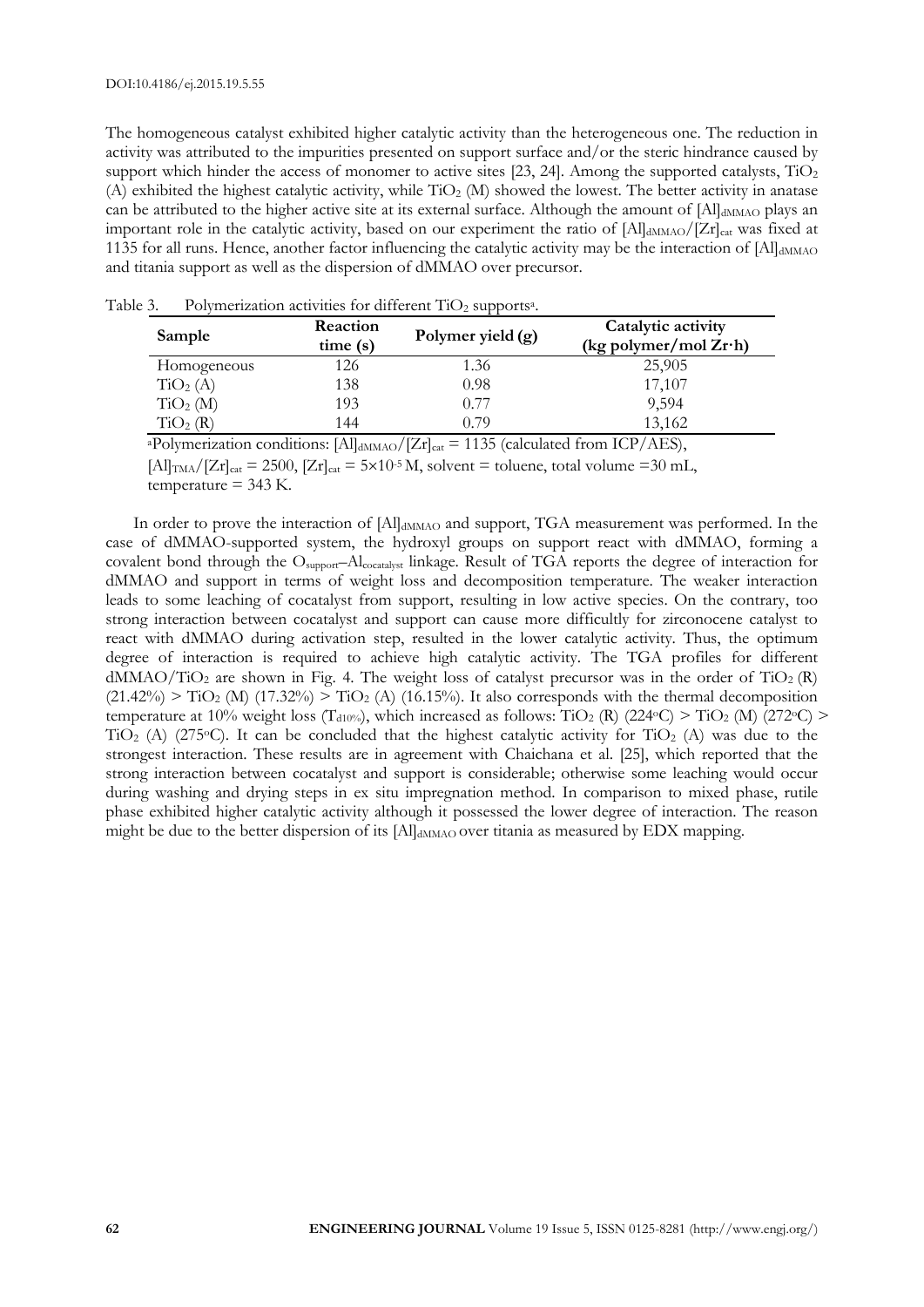

Fig. 4. TGA profiles of [Al]<sub>dMMAO</sub> on different TiO<sub>2</sub> supports.

In addition, according to the XPS results, it was found that the catalytic activity was correlated to the BE value for Al<sub>2p</sub> in the supported systems. The relationship between BE and catalytic activity for various dMMAO/TiO<sup>2</sup> is presented in Fig. 5, which shows that the activity decreased with an increase in BE value. The higher catalytic activity can be explained by a weaker coordination of cationic species and cocatalystderived anion, which caused by a lower Lewis acidity of dMMAO/TiO2. The separation of ion-pair was enhanced, and the propagation rate was increased. On the contrary, the higher Lewis acidity makes the coordinated metallocenium cation and dMMAO anion to be stronger, leading to the formation of contact ion-pair. Hence, the catalytic activity was decreased.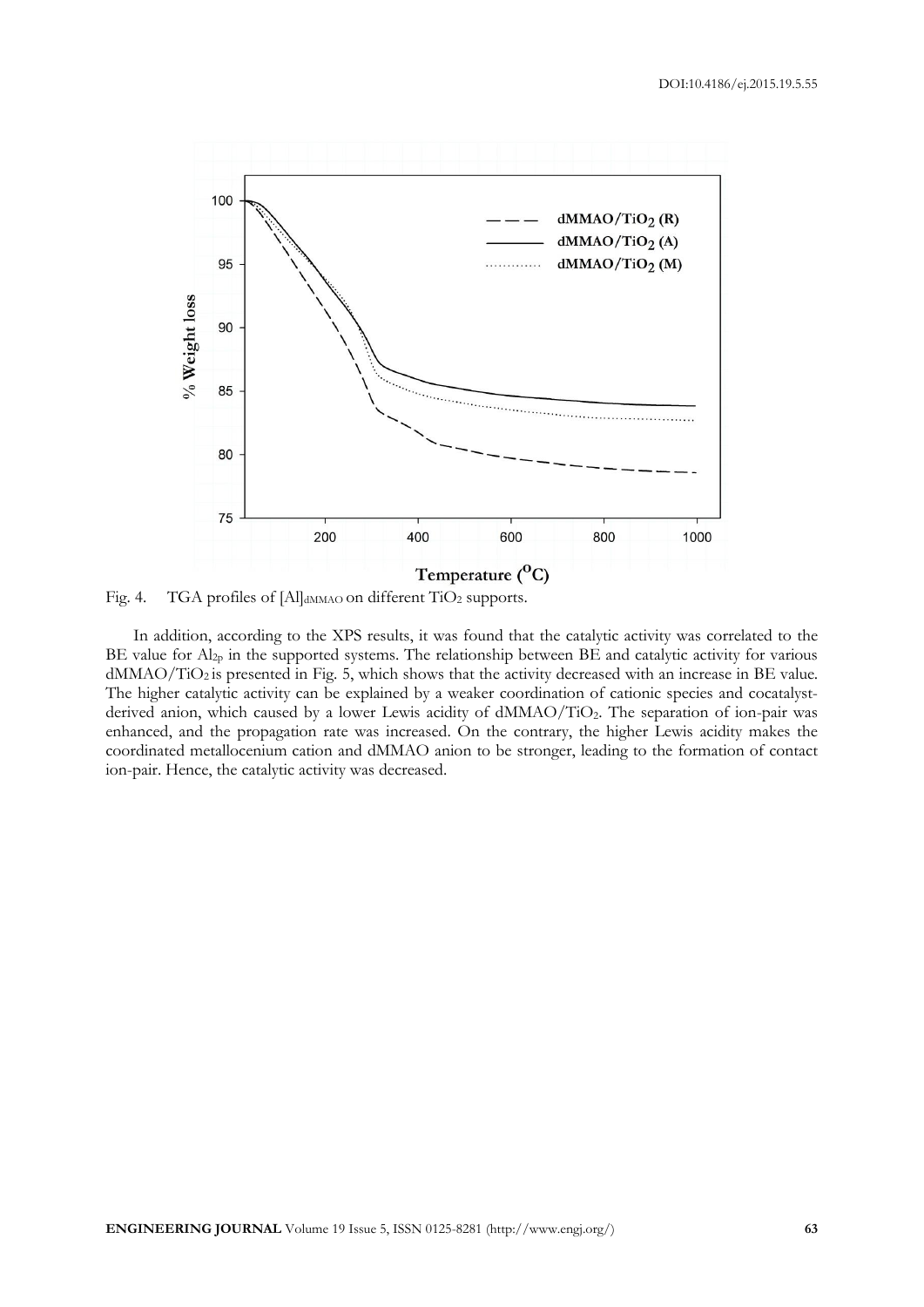

Fig. 5. Relationship between binding energy (BE) of Al<sub>2p</sub> of dMMAO on the supports and the catalytic activity.

#### **3.3. Polymer Characteristic**

To determine the polymer properties, the obtained LLDPEs were characterized by SEM/EDX, 13C NMR and DSC analyses. SEM images in Fig. 5 shows that the LLDPE copolymers covered on the titania support and the reactor fouling did not found after polymerization. There was no significant difference in the polymer morphology upon the different phases of titania were employed. The produced LLDPEs are mostly spherical in shape for all titania-based catalysts. The sample particles were around 100 to 150  $\mu$ m in size, which was about 1000 times larger than that of the original titania particles. The LLDPE produced from rutile phase was larger size than that from anatase and mixed phase. Also, the good distribution of titania inside the polymer particle can be seen as shown in Fig. 6.

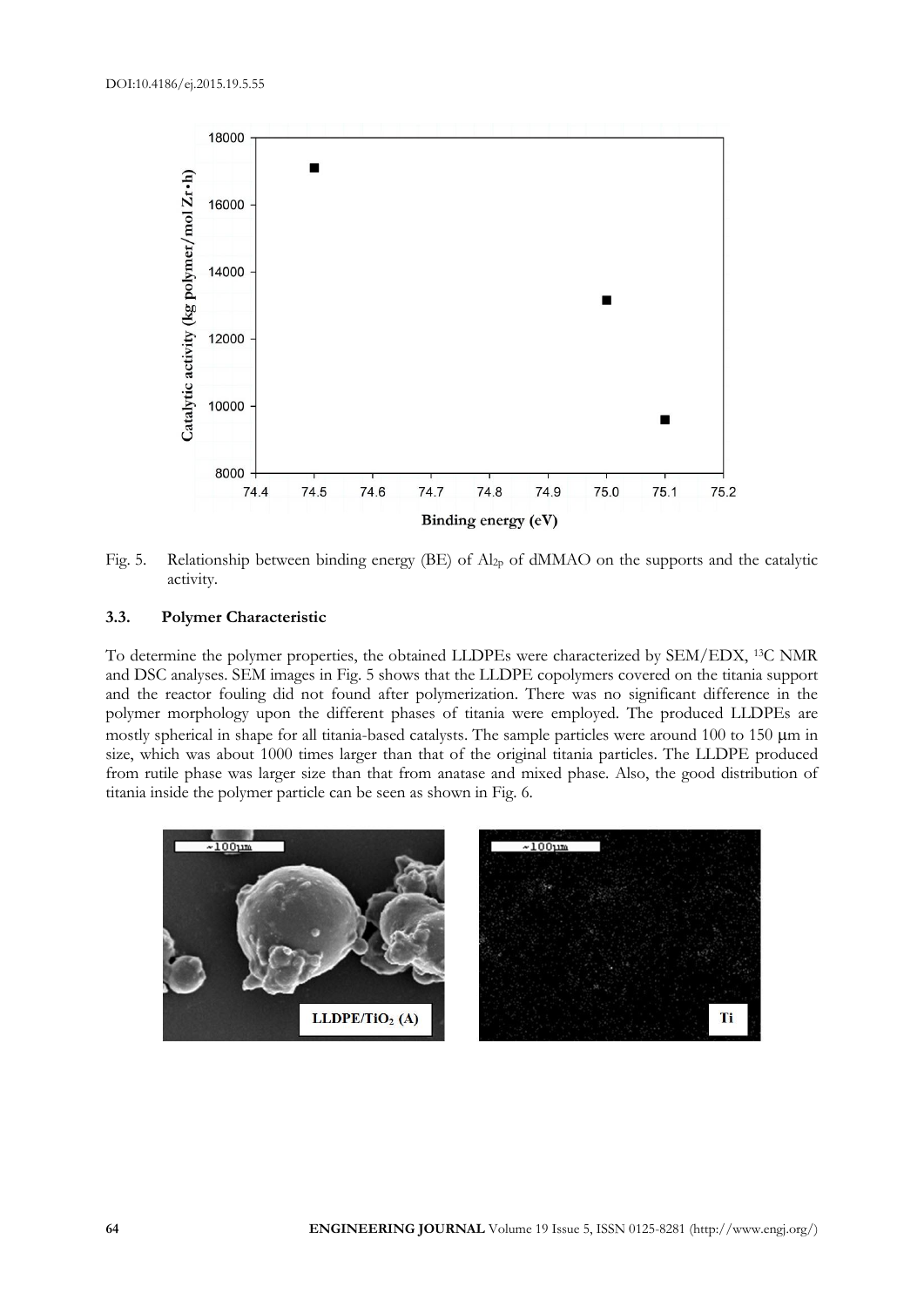

Fig. 6. SEM micrographs of LLDPE/TiO<sub>2</sub> and Ti distribution obtained from EDX upon different TiO<sub>2</sub> supports.

The obtained polymers were further characterized by 13C NMR spectroscopy. The triad distributions of the comonomer were calculated according to literature [22]. The results are presented in Table 5, which shows that the distributions in copolymer are almost the same. The EEE triad was predominant, while the HHH triad was negligible. The 1-hexene incorporations in copolymers were determined from the triad contents and shown in Table 5. It was found that LLDPE from anatase possessed the highest ability for 1 hexene incorporation. Due to its high amount of [Al]<sub>dMMAO</sub> over surface as determined by EDX, the most active sites for copolymerization were located on the external surface, which is easily for 1-hexene to reach active site and incorporate into polymer chain. Thus, the lower steric hindrance over surface led to an increase in the 1-hexene incorporation ability (scheme 1). DSC measurement indicated that all systems produced polymers with melting temperatures around 82-90°C. The measured melting temperature was lower than that the conventional LLDPE (~120°C). The lower melting temperature is due to the higher insertion of 1-hexene  $(>10 \text{ mol})\%$ ). The melting temperature of the LLDPE is dependent on the content of 1-hexene incorporation. So, the polymer produced from anatase phase had the lowest melting temperature.

|                      | ргорсни поні 1990 пісазинніши.               |            |            |            |            |                                    |                          |                 |
|----------------------|----------------------------------------------|------------|------------|------------|------------|------------------------------------|--------------------------|-----------------|
| System               | Triad distribution of copolymer <sup>a</sup> |            |            |            |            | 1-hexene<br>insertion <sup>b</sup> | $T_{m}^{c}$              |                 |
|                      | EEE                                          | <b>EEH</b> | <b>HEH</b> | <b>EHE</b> | <b>EHH</b> | <b>HHH</b>                         | $(mod \frac{\theta}{2})$ | $({}^{\circ}C)$ |
| TiO <sub>2</sub> (A) | 0.245                                        | 0.283      | 0.094      | 0.095      | 0.283      | 0.000                              | 38                       | 82              |
| TiO <sub>2</sub> (M) | 0.554                                        | 0.180      | 0.050      | 0.065      | 0.151      | 0.000                              | 22                       | 90              |
| TiO <sub>2</sub> (R) | 0.358                                        | 0.300      | 0.055      | 0.123      | 0.164      | 0.000                              | 29                       | 83              |

Table 5. Triad distribution of  $LLDPE/TiO<sub>2</sub>$  copolymer obtained from <sup>13</sup>C NMR analysis and thermal property from DSC measurement.

<sup>a</sup>E refers to ethylene monomer and H refers to 1-hexene comonomer.

<sup>b</sup>Content of 1-hexene in the copolymer from 13C NMR.

cObtained from DSC.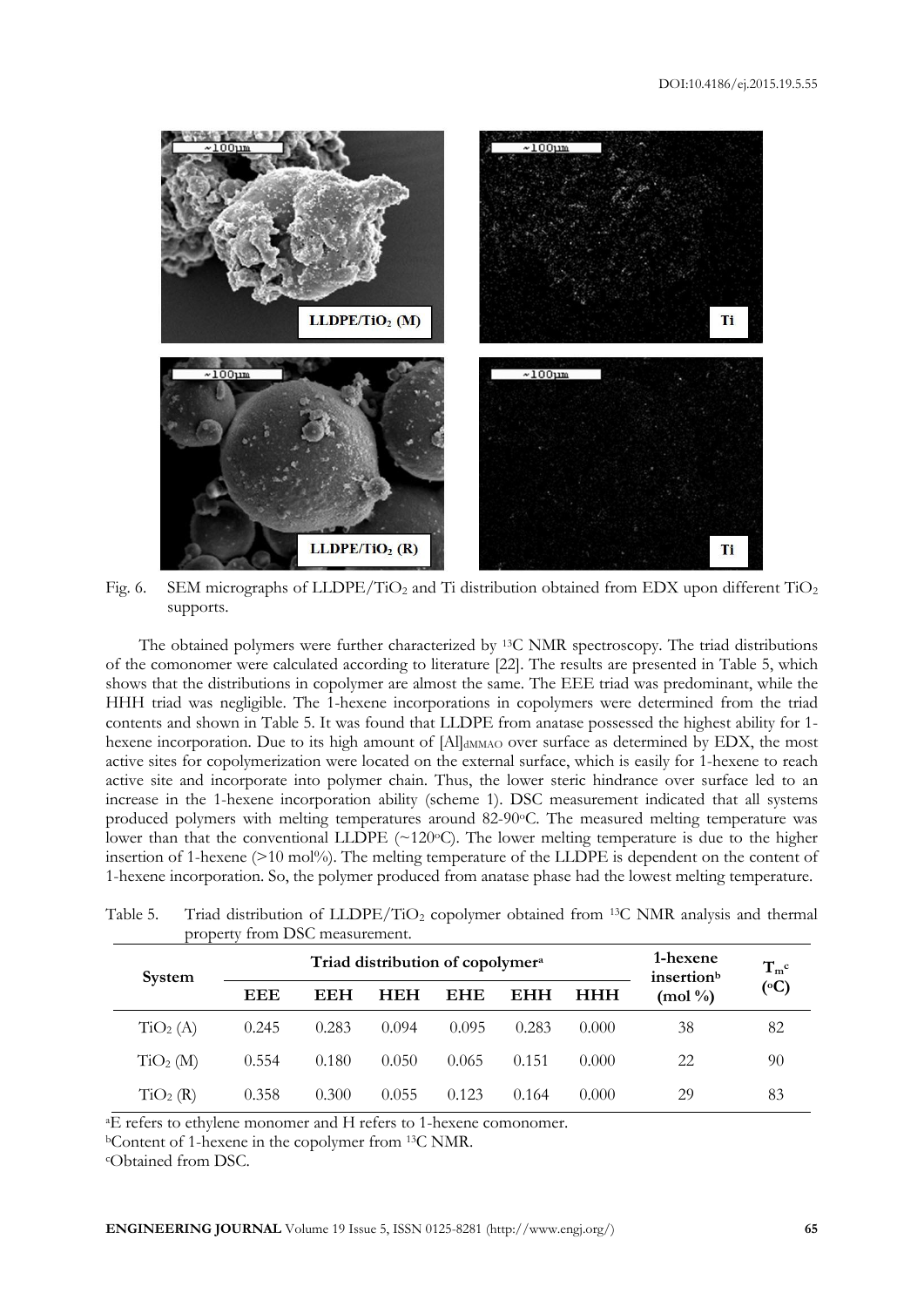

Scheme. 1. Location of active sites over different  $TiO<sub>2</sub>$  supports.

# **4. Conclusion**

Copolymerization of ethylene and 1-hexene over titania supported zirconocene/dMMAO catalyst was performed. The different phases of titania affected both catalytic activity and properties of polymer. Based on EDX results, after impregnation with dMMAO, the cocatalyst almost located on the external surface of titania. The highest catalytic activity of  $TiO<sub>2</sub>$  (A) is attributed to the stronger interaction between cocatalyst and support as determined by TGA. The good dispersion of dMMAO also plays an important role in the catalytic performance. LLDPE produced with TiO<sup>2</sup> (A) exhibited higher 1-hexene incorporation and lower melting point in comparison with that produced with other titanias.

## **Acknowledgement**

The authors thank the Thailand Research Fund (TRF), National Research University Project, Office of the Higher Education Commission (WCU029-AM57) for the financial support of this project. We also would like to thank Post Doctoral Scholarship for supporting this research.

## **References**

- [1] R. Van Grieken, A. Carrero, I. Suarez, and B. Paredes, "Effect of 1-hexene comonomer on polyethylene particle growth and kinetic profiles," *Macromolecular Symposium*, vol. 259, no. 1, pp. 243– 252, 2007.
- [2] C. Piel, P. Starck, J. V. Seppälä, and W. Kaminsky, "Thermal and mechanical analysis of metallocenecatalyzed ethene–α-olefin copolymers: The influence of the length and number of the crystallizing side chains," *Journal of Polymer Science Part A: Polymer Chemistry*, vol. 44, no. 5, pp. 1600–1612, 2006.
- [3] H. W. Park, J. S. Chung, S. S. Lim, and I. K. Song, "Chemical composition distributions and microstructures of ethylene–hexene copolymers produced by a rac-Et(Ind)<sub>2</sub>ZrCl<sub>2</sub>/TiCl<sub>4</sub>/MAO/SMB catalyst," *Journal of Molecular Catalysis A: Chemical*, vol. 264, no. 1, pp. 202–207, 2007.
- [4] W. Kaminsky, "The discovery of metallocene catalysts and their present state of the art," *Journal of Polymer Science Part A: Polymer Chemistry*, vol. 42, no. 16, pp. 3911–3921, 2004.
- [5] J. A. Ewen, "Symmetry rules and reaction mechanisms of Ziegler–Natta catalysts," *Journal of Molecular Catalysis A: Chemical*, vol. 128, no. 1, pp. 103–109, 1998.
- [6] B. Paredes, J. B. Soares, R. van Grieken, A. Carrero, and I. Suarez, "Characterization of ethylene-1 hexene copolymers made with supported metallocene catalysts: Influence of support type," *Macromolecular Symposium*, vol. 257, no. 1, pp. 103–111, 2007.
- [7] H. Hagimoto, T. Shiono, and T. Ikeda, "Supporting effects of methylaluminoxane on the living polymerization of propylene with a chelating (diamide)dimethyltitanium complex," *Macromolecular Chemistry and Physics*, vol. 205, no. 1, pp. 19–26, 2004.
- [8] K. T. Li, C. L. Dai, and C. Y. Li, "Synthesis of linear low density polyethylene with a nano-sized silica supported Cp2ZrCl2/MAO catalyst," *Polymer Bulletin*, vol. 64, no. 8, pp. 749–759, 2010.
- [9] S. Jüngling, S. Koltzenburg, and R. Mülhaupt, "Propene homo- and copolymerization using homogeneous and supported metallocene catalysts based on Me<sub>2</sub>Si(2-Me-Benz[e]lnd)<sub>2</sub>ZrCl<sub>2</sub>," *Journal of Polymer Science Part A: Polymer Chemistry*, vol. 35, no. 1, pp. 1–8, 1997.